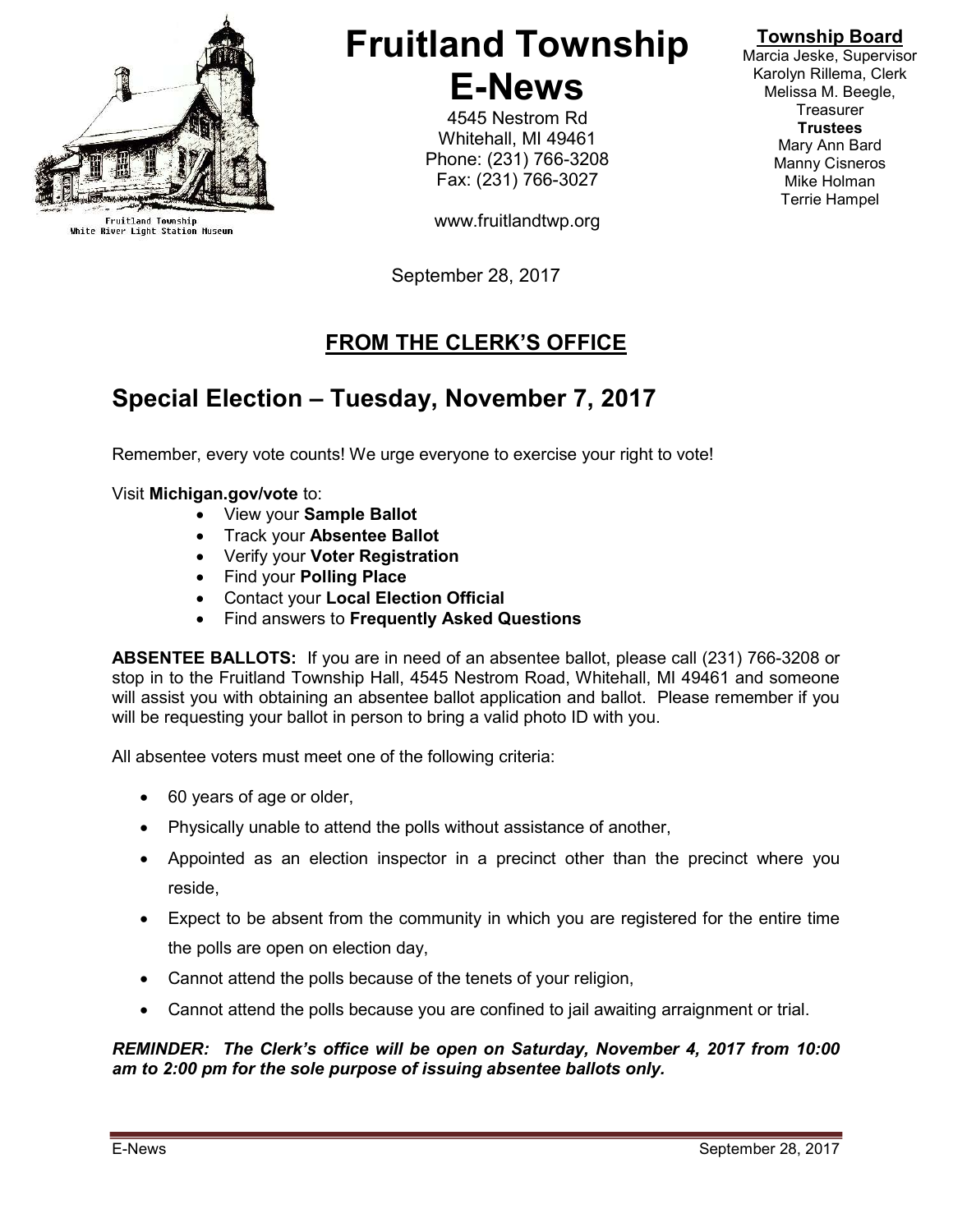Emergency absentee ballots will still be available on Monday, November 6, 2017, however the ballot MUST be voted in the office at that time. By law, absentee ballots are not allowed to leave the office the day before the election.

#### FROM MUSKEGON CONSERVATION DISTRICT

Muskegon Conservation District is taking orders for dune grass. Dune grass will be sold at \$15.00 plus tax per bundle (100 plants). Dune grass will be available for pick up at the district office located at 4735 Holton Road, Twin Lake, MI 49457 beginning September 19<sup>th</sup>. Call to place your order for dune grass at (231) 828-5097.

#### FROM MICHIGAN STATE UNIVERSITY EXTENSION DEPARTMENTS OF HORTICULTURE AND FORESTRY

#### What's going on with fall color in Michigan?

Early cold followed by warm, dry conditions make color forecasts challenging.

Many Michigan residents have likely noticed some earlier-than-usual fall color in their neighborhoods. Maples, honey locusts, sassafras and other tree species have shown early fall color around the Lansing, Michigan, area this year. Why the early color change?

A couple factors are at work. We had some rounds of cool, some might say cold, nights in late August and earlier in September. Clear days and cool nights combined with shorter days are the conditions that normally produce our most striking fall color. Some fall color predictions sites were forecasting peak color to occur at least a week earlier than normal in the upper Midwest. The wildcard each year is rainfall and associated soil moisture. Moisture stress can cause leaves to begin changing color early and, if the stress is severe enough, can cause leaves to drop prematurely, as can foliar diseases, which is an issue in some locations this year.

#### Cool nights in August and early September set fall color into motion for some trees in northern and Mid-Michigan. Source: MSUEnviroweather.

The extent to which drought stress impacts fall color in 2017 will likely depend on the part of the state you're in. In Mid-Michigan, leaf change has been affected by dry conditions. East Lansing, Michigan, has received 1.14 inches of rain since Aug. 16, while Kalkaska, Michigan, has had nearly 3 inches of rain during the same period.

The most recent Midwest Drought Monitor shows that the southern half of the Lower Peninsula has been abnormally dry and some portions are in moderate drought. These dry conditions, combined with temperatures in the upper 80s and even 90s, have already begun to result in some early leaf shed, particularly for trees in stressful landscapes such as parking lots and street medians.

#### Dry conditions in Mid-Michigan may contribute to early color and early leaf drop. Source: U.S. Drought Monitor.

Posted on September 22, 2017 by Bert Cregg and published by Michigan State University Extension. For more information, visit http://www.msue.msu.edu